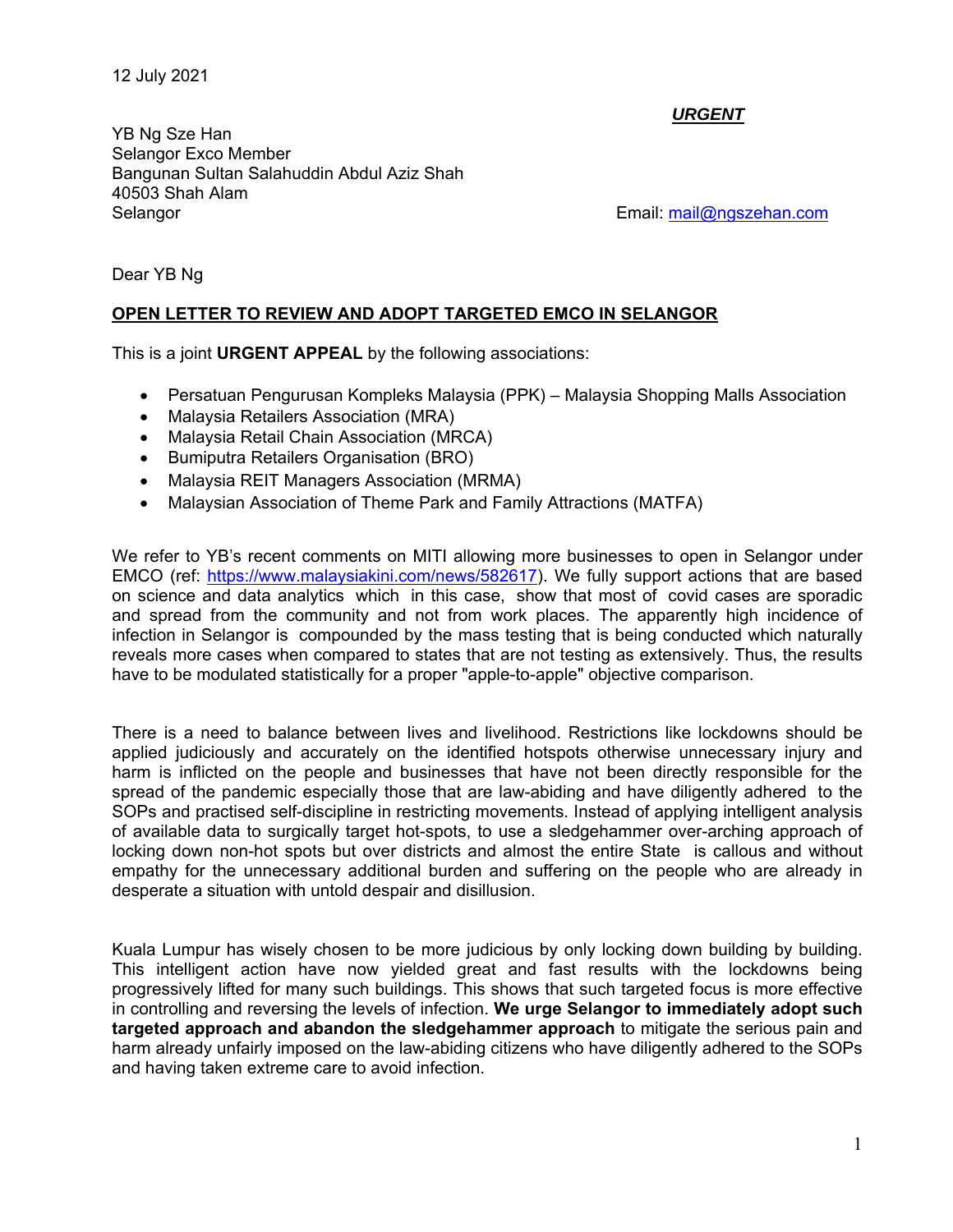The World Health Organisation (WHO) has indeed taken the position that lockdowns cause tremendous harm to livelihoods and the economy and is only a temporary relief, if any. The ultimate solution is mass vaccination to reach herd immunity. Selangor is currently way behind in the vaccination program and now with the promised 18 million doses expected in July, Selangor Government must firmly demand that the proportionate amount of vaccine be allocated to Selangor based on the State's population and that whatever is allocated be expeditiously administered within the same month.

**To alleviate further pain and suffering to the citizens of Selangor, we appeal for the immediate abandonment of the district/State wide lockdown and to judiciously and surgically apply targeted EMCO on identified hotspots at building by building level.** 

Please do not hesitate to contact PPK Malaysia secretariat at secretariat@ppkm.org.my or Ms Evelyn Lo at 012-2922667 in the event you require further details and/or a discussion with our industry players.

## *LIFE AND LIVELIHOODS MATTER.*

Thank you.

Yours faithfully

**TAN SRI DATO TEO CHIANG KOK** 

Cc

- Pejabat Menteri Besar Selangor ATTN: **YAB DATO SERI AMIRUDIN SHARI,** Dato Menteri Besar Selangor Email: amirudinshari@selangor.gov.my
- YB Dato Teng Chang Khim Email**:** khim@selangor.gov.my
- Ministry of Domestic Trade and Consumer Affairs **ATTN: YB DATO SRI ALEXANDER NANTA LINGGI,** Minister of Domestic Trade and Consumer Affairs Email: alexlinggi@kpdnhep.gov.my
- Ministry of Tourism, Arts and Culture **ATTN: YB DATO SRI HAJAH NANCY SHUKRI,** Minister of Tourism Arts and Culture Email: nancyshukri@motac.gov.my
- Ministry of Domestic Trade and Consumer Affairs (MDTCA)  **ATTN: DR ALAUDDIN B SIDAL,** Deputy Secretary General Email: alauddin@kpdnhep.gov.my